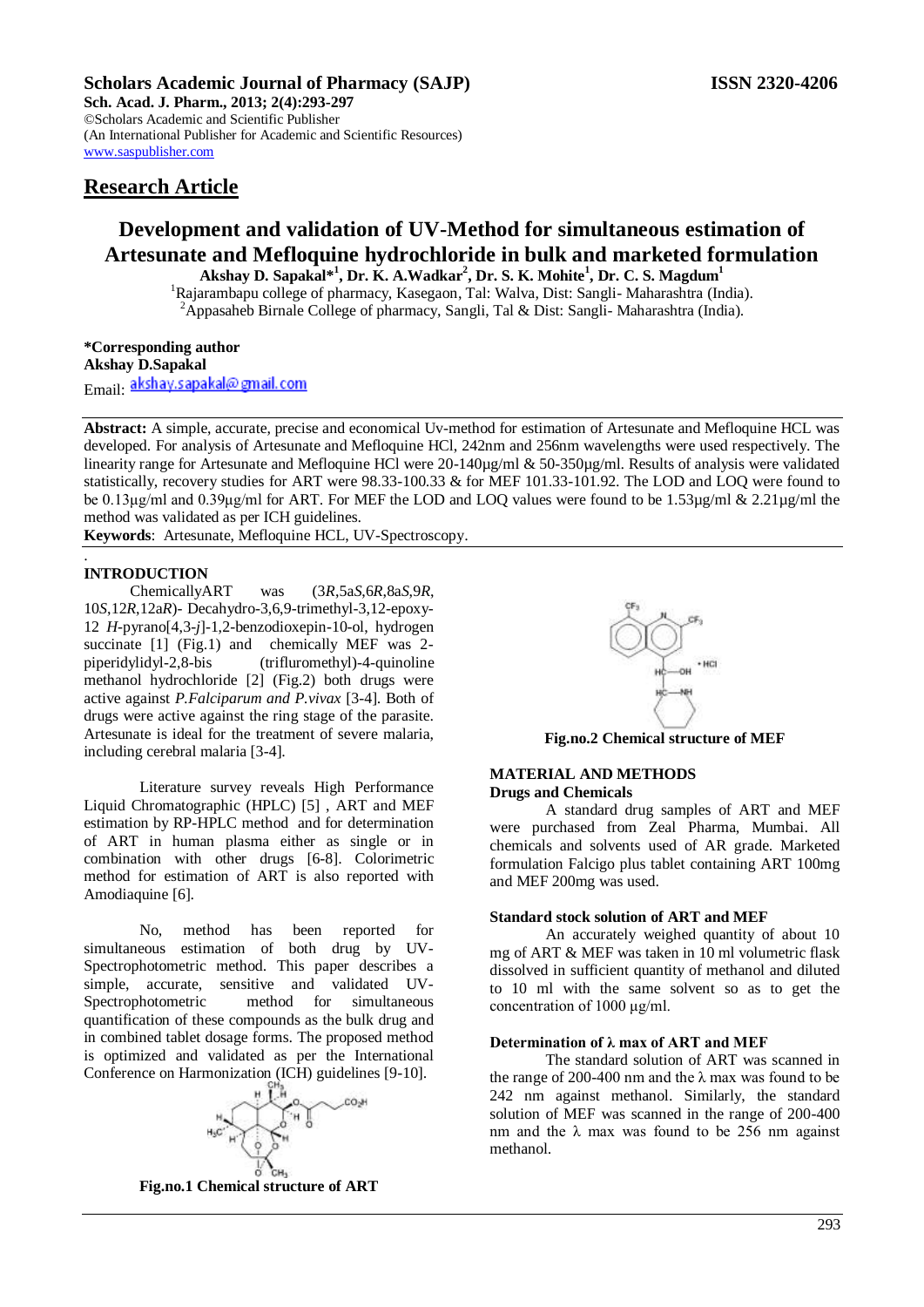

**Fig.no.3 : λ max of ART**



**Fig.no.4: λ max of MEF**

#### **Analysis of Marketed formulation**

Twenty tablets were weighed accurately; the average weight was determined and then triturated to a fine powder. A quantity equivalent to 100 mg of ART and 200 mg of MEF was weighed and transferred to a 100 ml volumetric flask containing 70 ml methanol and the contents were sonicated for 20 min with methanol to dissolve the active ingredients. Volume was made up to 100 ml with methanol and filtered through Whatman filter paper no. 41 to give the stock solution containing 1000 μg/ml of ART and 2000 μg/ml of MEF. Various dilutions of the tablet stock solutions were scanned and the absorbances of these solutions were measured at 242 nm and 256 nm respectively.

**Table No.1: Analysis of Marketed formulation**

| Drug Label claim                  | % found $\pm$<br><b>RSD</b> | % recovery $\pm$<br><b>RSD</b> |
|-----------------------------------|-----------------------------|--------------------------------|
| Artesunate 100mg                  | 99.69±0.3297                | $99.36 \pm 0.4183$             |
| Mefloquine<br>hydrochloride 200mg | 99.75±0.2345                | 99.41±0.3214                   |

## **Method validation**

The method was developed and validated according to analytical procedure as per the ICH guidelines [9-10] for validation of analytical procedures in order to determine linearity, precision, LOD, LOQ and accuracy for the analyte .

## **RESULT AND DISCUSSION**

#### **A) LINEARITY**

From the standard stock solutions containing 1000 µg/ml of ART and 1000 µg/ml of MEF dilutions were made to prepare range of standard solutions having different concentrations of ART (20-140 µg/ml) and MEF (50-350 µg/ml). The absorbances were measured at 242 nm ( $\lambda$  max of ART) and at 256 nm ( $\lambda$ ) max of MEF) respectively. The results obtained are shown in Table no.2.

The linearity of the relationship between absorbances and concentration was determined by plotting the calibration curve for ART and MEF respectively .The calibration curves are shown in figure 2 and 3

| Sr.<br>no. | Conc<br>$(\mu$ g/<br>ml) | Absorbance<br>of<br><b>ART</b> | Conc<br>$(\mu g)$<br>ml) | Absorbance<br>of MEF |
|------------|--------------------------|--------------------------------|--------------------------|----------------------|
|            |                          | 242nm                          |                          | $256$ nm             |
| 1          | 20                       | 0.031                          | 50                       | 0.124                |
| 2          | 40                       | 0.035                          | 100                      | 0.233                |
| 3          | 60                       | 0.039                          | 150                      | 0.353                |
| 4          | 80                       | 0.044                          | 200                      | 0.478                |
| 5          | 100                      | 0.049                          | 250                      | 0.607                |
| 6          | 120                      | 0.055                          | 300                      | 0.710                |
| 7          | 140                      | 0.060                          | 350                      | 0.830                |
|            |                          | $R = 0.9954$                   |                          | $R = 0.9994$         |

**Table No.2: Linearity study for ART and MEF**



**Fig No.5: Calibration curve of Artesunate at 242nm**



**Fig.No.6: Calibration curve of Mefloquine at 256nm**

### **B) PRECISION**

Repeatability of method was established by analyzing various replicates samples of ART and MEF. Precision was carried out by performing Interday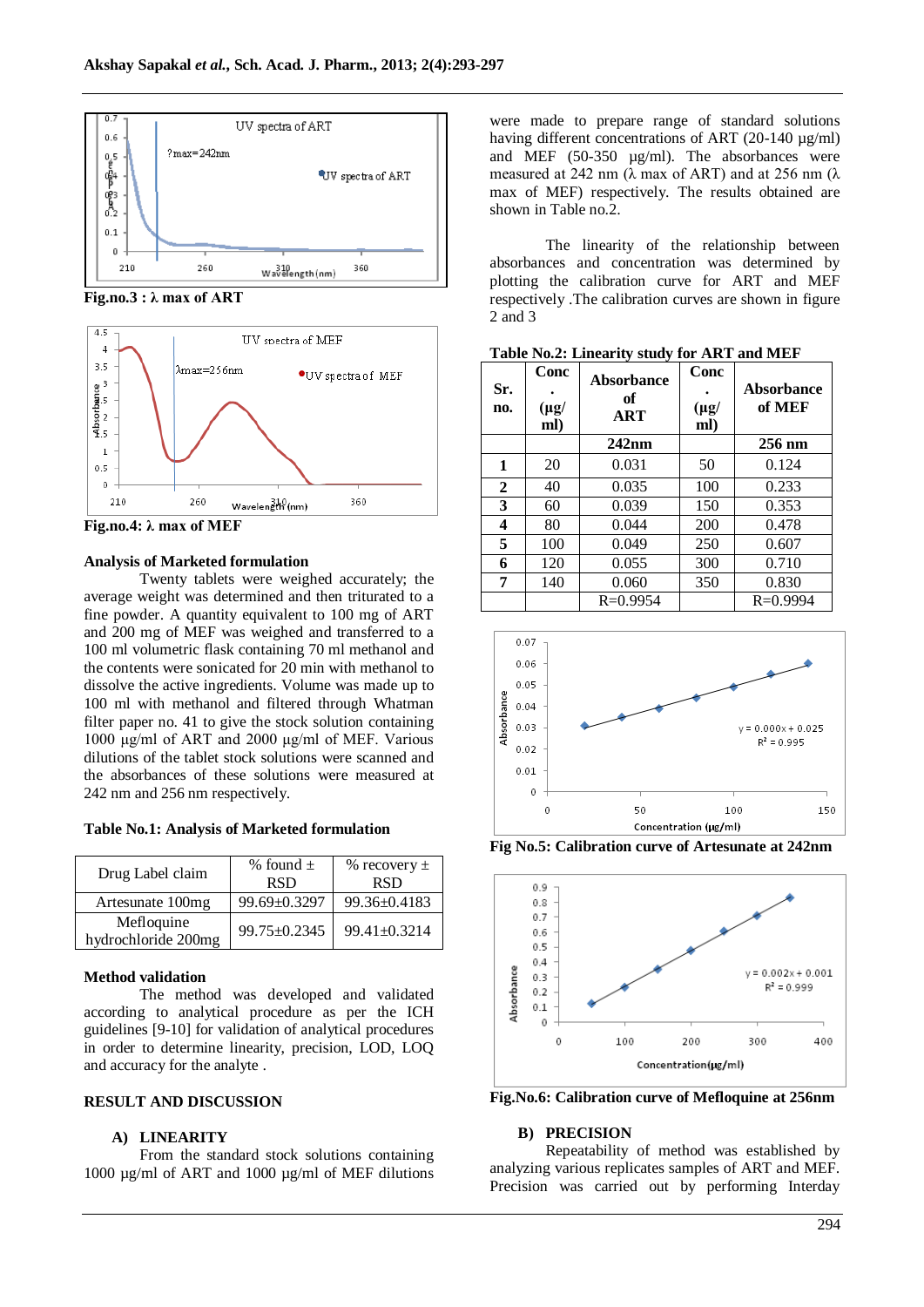variation and intraday variation. In Interday variation the sample was analyzed on three consecutive days. In intraday variation the absorbances were measured three times in a day.

The results for intraday precision are shown in Table no.3 & 4 and for Interday precision are shown in Table no. 5 & 6.

| Conc.        |                | % of label claim |         | Mean % of label | $\pm$ SD | $%$ RSD |
|--------------|----------------|------------------|---------|-----------------|----------|---------|
| $(\mu g/ml)$ | <b>Trial 1</b> | <b>Trial 2</b>   | Trial 3 | claim           |          |         |
| 80           | 98.44          | 98.96            | 99.44   | 98.94           | 0.277128 | 0.28172 |
| <b>100</b>   | 101.19         | 100.2            | 101.19  | 100.86          | 0.525389 | 0.51767 |
| 120          | 98.7           | 98.57            | 98.7    | 98.65           | 0.075056 | 0.07686 |

| <b>Table No.4: Intraday Precision for MEF</b> |  |  |
|-----------------------------------------------|--|--|
|                                               |  |  |

| Conc.        |                | % of label claim | Mean % of label<br>claim |        | $\pm$ SD | $%$ RSD |
|--------------|----------------|------------------|--------------------------|--------|----------|---------|
| $(\mu g/ml)$ | <b>Trial 1</b> | Trial 2          | Trial 3                  |        |          |         |
| 180          | 99.36          | 99.85            | 99.96                    | 99.72  | 0.319427 | 0.32032 |
| <b>200</b>   | 100.06         | 100.28           | 100.06                   | 100.13 | 0.127017 | 0.12685 |
| 220          | 100.15         | 99.95            | 100.28                   | 100.12 | 0.166233 | 0.16603 |

## **Table No.5: Interday Precision for ART**

| Conc.(µg/ml) | % of label claim |       |       | Mean % of label | $\pm$ SD | $%$ RSD |
|--------------|------------------|-------|-------|-----------------|----------|---------|
|              | Day 1            | Day 2 | Day 3 | claim           |          |         |
| 80           | 99.44            | 98.96 | 99.44 | 99.28           | 0.277128 | 0.2939  |
| <b>100</b>   | 99.23            | 98.56 | 98.86 | 98.88           | 0.315119 | 0.3297  |
| 120          | 98.7             | 98.29 | 98.7  | 98.56           | 0.236714 | 0.2455  |

**Table No. 6: Interday Precision for MEF**

|                    |        | % of label claim |        | Mean % of label |          |         |
|--------------------|--------|------------------|--------|-----------------|----------|---------|
| Conc. $(\mu g/ml)$ | Day 1  | Day 2            | Day 3  | claim           | $\pm$ SD | $%$ RSD |
| <b>180</b>         | 99.36  | 99.85            | 99.97  | 99.72           | 0.32316  | 0.32406 |
| <b>200</b>         | 100.06 | 100.06           | 100.17 | 100.09          | 0.06350  | 0.06345 |
| 220                | 99.55  | 99.65            | 99.85  | 99.68           | 0.15275  | 0.15324 |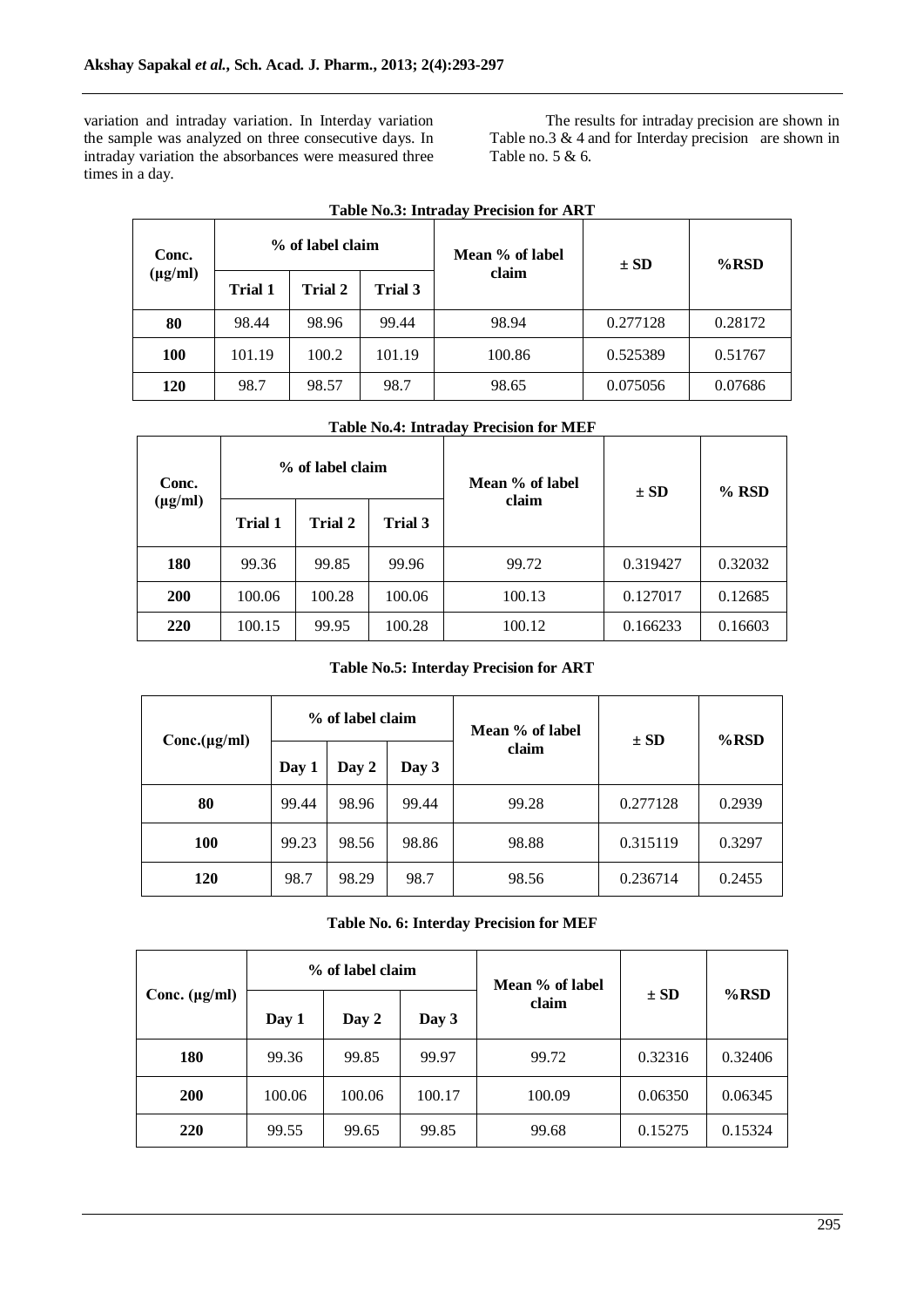## **C) LIMIT OF DETECTION**

The Limit of Detection (LOD) is the smallest concentration that can be detected but not necessarily quantified as an exact value. LOD was calculated using the following formula:

## 3.3 X Std.deviation of y intercept  $LOD =$

## **Slope of calibration curve**

The limit of detection of ART and MEF are as follows:

ART: 0.13 μg/ml

MEF: 1.53 μg/ml

## **D) LIMIT OF QUANTITATION**

The Limit of Quantification (LOQ) is the lowest amount of analyte in the sample that can be quantitatively determined with suitable precision and accuracy. LOD was calculated using the following formula:

## 10 X Std.deviation of y intercept  $LOQ =$ **Slope of calibration curve**

The limit of detection of ART and MEF are as follows: ART: 0.39 μg/ml

MEF: 2.21 μg/ml

| <b>Parameter</b>                 | ART        | <b>MEF</b>       |
|----------------------------------|------------|------------------|
| Detection of<br>wavelength       | $242$ nm   | $256 \text{ nm}$ |
| Beer's law limit<br>$(\mu g/ml)$ | $20 - 140$ | 50-350           |
| Correlation<br>coefficient(r)    | 0.9954     | 0.9994           |
| Slope                            | 0.0002     | 0.0024           |
| Intercept                        | 0.0251     | 0.0013           |
| $LOD(\mu g/ml)$                  | 0.13       | 1.53             |
| $LOQ(\mu g/ml)$                  | 0.39       | 2.21             |

#### **Table No.7: Linear regression analysis of calibration curves with their respective Absorptivity values.**

## **E) RECOVERY STUDIES**

Recovery studies were carried out by standard addition method at three levels, 80%, 100%, and 120%. In this method a known amount of standard drug solution were added to tablet solution and absorbances were measured at 242 nm and 256 nm  $(\lambda_{\text{max}}$  of ART and MEF respectively) and the concentration of both drugs can be determined. At each level three determinations were performed and results were obtained. The results for recovery studies were given in Table 8, 9 & 10.

| TADIC INGO. INCLUYERY SUGAY OF AINT AIRE IVELY |                       |            |                     |            |                          |          |            |            |
|------------------------------------------------|-----------------------|------------|---------------------|------------|--------------------------|----------|------------|------------|
| Level of $\%$<br><b>Recovery</b>               | <b>Amount present</b> |            | <b>Amount added</b> |            | <b>Absorbance values</b> |          | % Recovery |            |
|                                                | <b>ART</b><br>1.      | <b>MEF</b> | <b>ART</b>          | <b>MEF</b> | 242 nm                   | $256$ nm | <b>ART</b> | <b>MEF</b> |
| 80                                             | 100                   | <b>200</b> | 80                  | 180        | 0.892                    | 0.998    | 100.33     | 101.94     |
|                                                | 100                   | <b>200</b> | 80                  | 180        | 0.891                    | 0.997    | 100.41     | 102.02     |
|                                                | 100                   | <b>200</b> | 80                  | 180        | 0.889                    | 0.995    | 100.27     | 101.80     |
| 100                                            | 100                   | 200        | 100                 | <b>200</b> | 0.896                    | 1.003    | 98.50      | 101.69     |
|                                                | 100                   | 200        | 100                 | <b>200</b> | 0.894                    | 1.001    | 98.65      | 101.68     |
|                                                | 100                   | 200        | 100                 | <b>200</b> | 0.895                    | 1.002    | 97.85      | 101.46     |
| 120                                            | 100                   | 200        | 120                 | 220        | 0.900                    | 1.007    | 98.54      | 101.64     |
|                                                | 100                   | <b>200</b> | 120                 | 220        | 0.903                    | 1.011    | 98.09      | 101.51     |
|                                                | 100                   | 200        | 120                 | 220        | 0.905                    | 1.013    | 98.68      | 101.69     |

## **Table No.8: Recovery study of ART and MEF**

## **Table No.9: Statistical Validation for recovery studies of ART**

| Level of % Recovery | % Mean Recovery | <b>SD</b> | $%$ RSD |
|---------------------|-----------------|-----------|---------|
| 80                  | 100.33          | 0.07023   | 0.07000 |
| 100                 | 98.33           | 0.42524   | 0.43245 |
| 120                 | 98.46           | 0.30827   | 0.31317 |